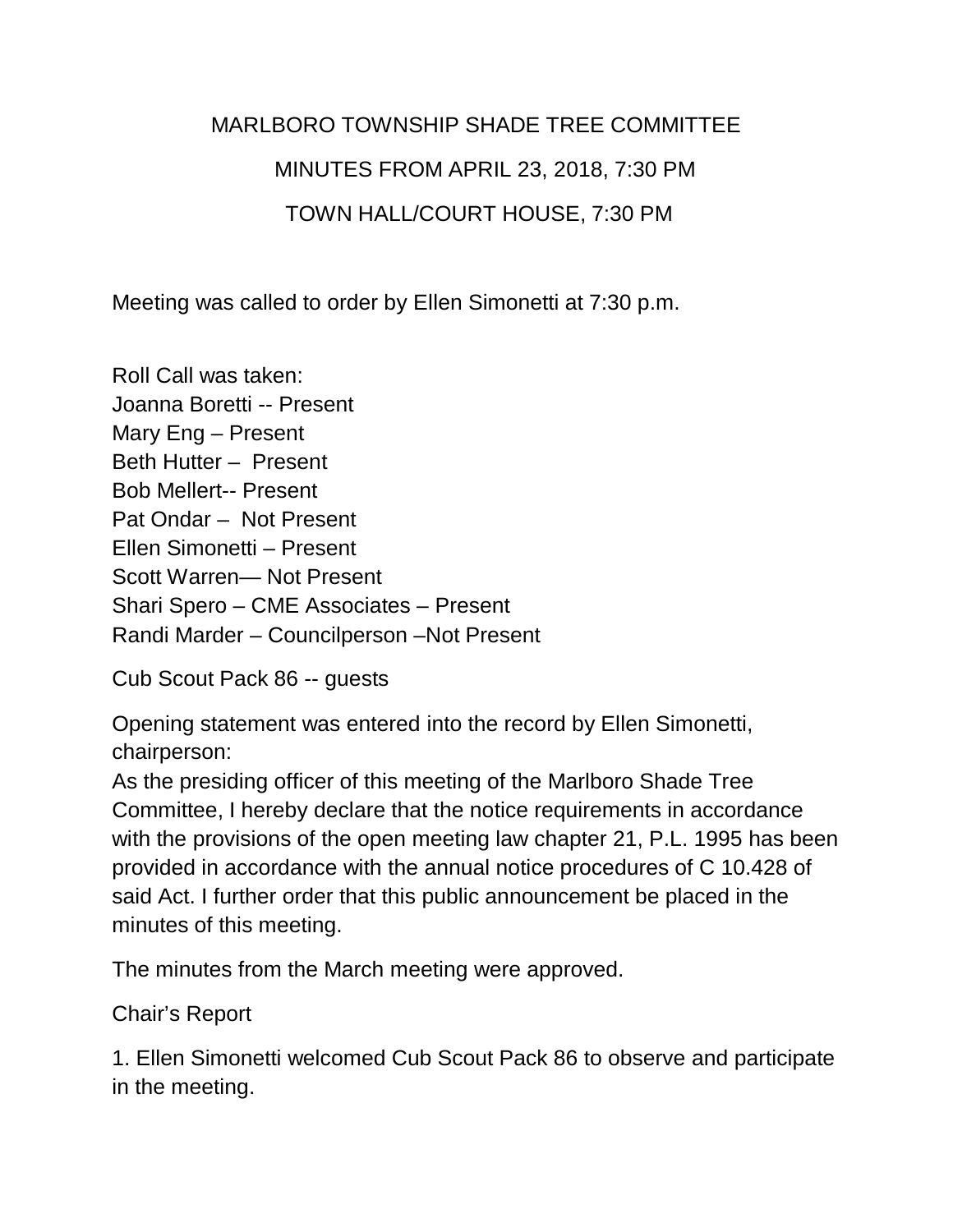2. The Certificate of Approval for the 3<sup>rd</sup> 5-year forestry Community Management Plan was received, representing the years 2018 to 2022. We also received a box of materials from the Arbor Society, which acknowledged that Marlboro Township has again received Tree City status for this year.

3. The Committee was represented at Dino Day on April 21 by Ellen Simonetti, Bob Mellert, and Mary Eng. Tubes of white pine saplings were distributed and several activities for children were offered.

4. Committee members and their guests will be invited to participate in a tour of the David C. Shaw Arboretum in Holmdel Park, date to be determined.

5. A list of licensed Monmouth County arborists is available from the Master Gardeners at 4000 Kozloski Road, Freehold.

## Open Items

1. Arbor Day is this Saturday, April 28 at 11:30 a.m. in the Community Garden. The mayor will be present to read the annual proclamation; two pin oaks will be planted, and volunteer Boy and Girl Scout members will help with distributing white pine "tubelings" and planting several donated trees. Former committee chair Jeff Weiss will be our invited Master of Ceremonies.

2. Marlboro's Memorial Day celebration will be on May 20. Committee members will march in the parade that starts at 1:30 p.m. Members of the community garden will also be invited to join the parade.

3. Marlboro Beautification Day has been rescheduled for June 2 at 9:00 a.m. It will include activities at the Community Garden

4. Special signage for the tree that was germinated in space by astronauts is being arranged with the help of the Recreation Department and the township administration. Former chair Jeff Weiss was responsible for having the tree donated to Marlboro Township.